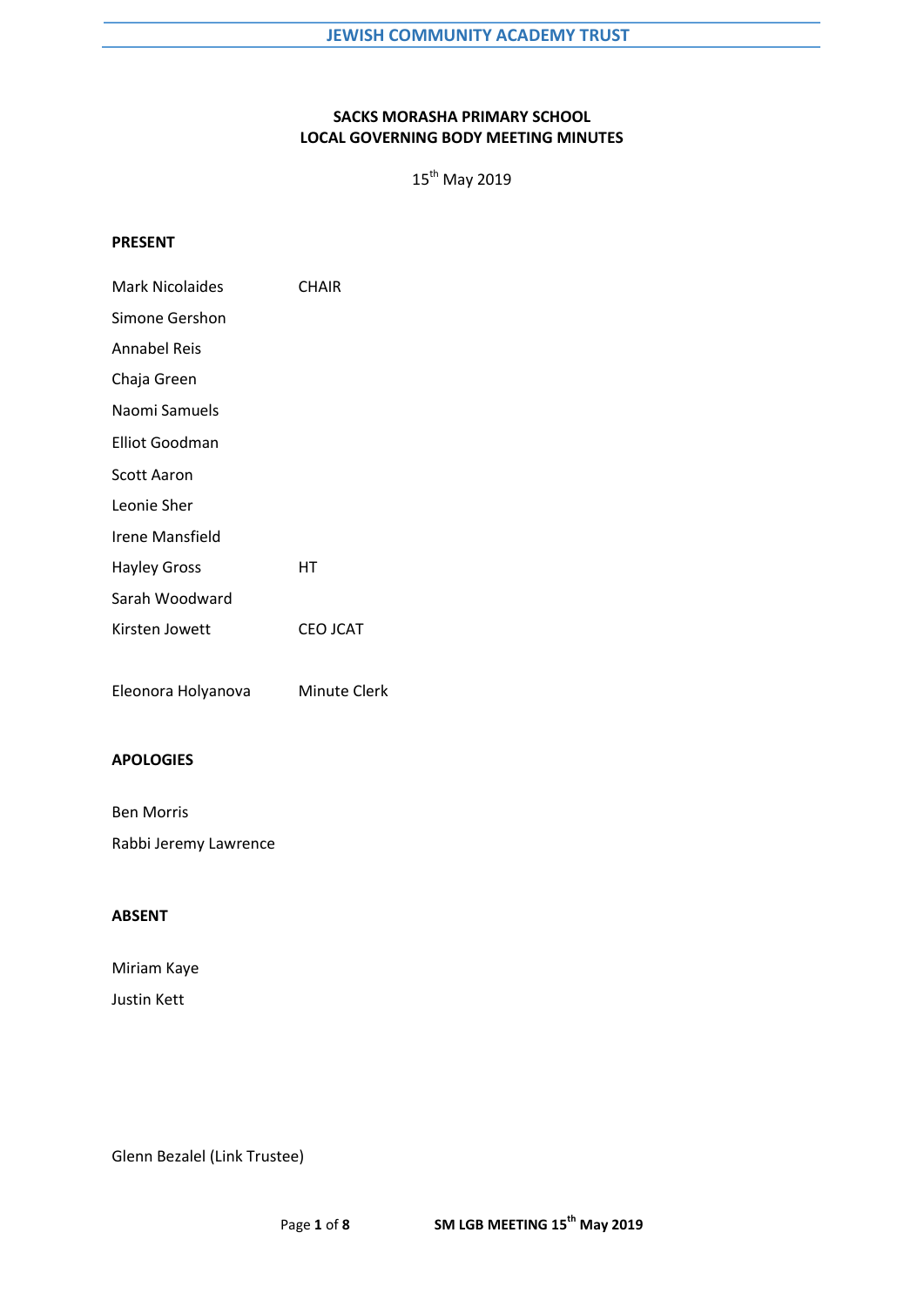## **The meeting began at 7:30pm**

## **1. WELCOME AND APOLOGIES**

Apologies for absence were received from BM and RJL.

The Chair welcomed all the governors and presented KJ as the CEO of JCAT. He also welcomed EH as the minute clerk of the LGB meeting.

## **2. DECLARATIONS OF INTEREST**

Governors were reminded that they should declare any interest relating to items on the agenda.

The following was declared:

CG: parent whose children attend SM.

MN: parent whose child attends SM.

IM: Governor at Riverside Special School since 2016 to present.

SG: parent whose children attend SM and also married to RG who is currently Trustee of SM.

NS: parent whose children attend SM.

LS: Governor at Independent Jewish Day School since 2018 to present

These were not considered to conflict with agenda items to be discussed.

## **3. MINUTES OF LAST MEETING AND MATTERS ARISING**

The Minutes of the meeting held on  $6<sup>th</sup>$  February 2019 were confirmed and signed by the Chair as a correct record.

There were no matters arising from the previous minutes.

# **4. SCHOOL IMPROVEMENT PLAN/HEAD TEACHER REPORT**

HT gave the Governors a verbal report. She explained that SATs are now in progress. Results will be ready in July 2019.

a) Teachers` meeting with the other MAT schools: HT pointed out that the teachers` meeting with the other MAT schools was very useful for teachers to compare their work through their internal data. She also explained that from this meeting it was clear that SM together with WH were doing better compared to the rest of the MAT schools, with SM results being on a par with WH results. In response to LS`s question, HT clarified that the school is always working to improve results and to work out challenges in order to do that. For example, SM is educating teachers to understand what makes a WT, WA, or WAGD piece of writing and to be able to talk confidently about how to improve each piece of writing. This is a skill WH teachers can do.

HT had a meeting with the Head of Barnet with regards to training certain teachers and the feedback from this meeting was very positive.

**ACTION** | Teachers at Sacks Morasha to improve subject knowledge and to focus on writing including handwriting in terms of Literacy.

b) Marking in school: SA asked whether marking in the school should be removed and gave as an example other Barnet schools using this practice if it helps children to improve. Some of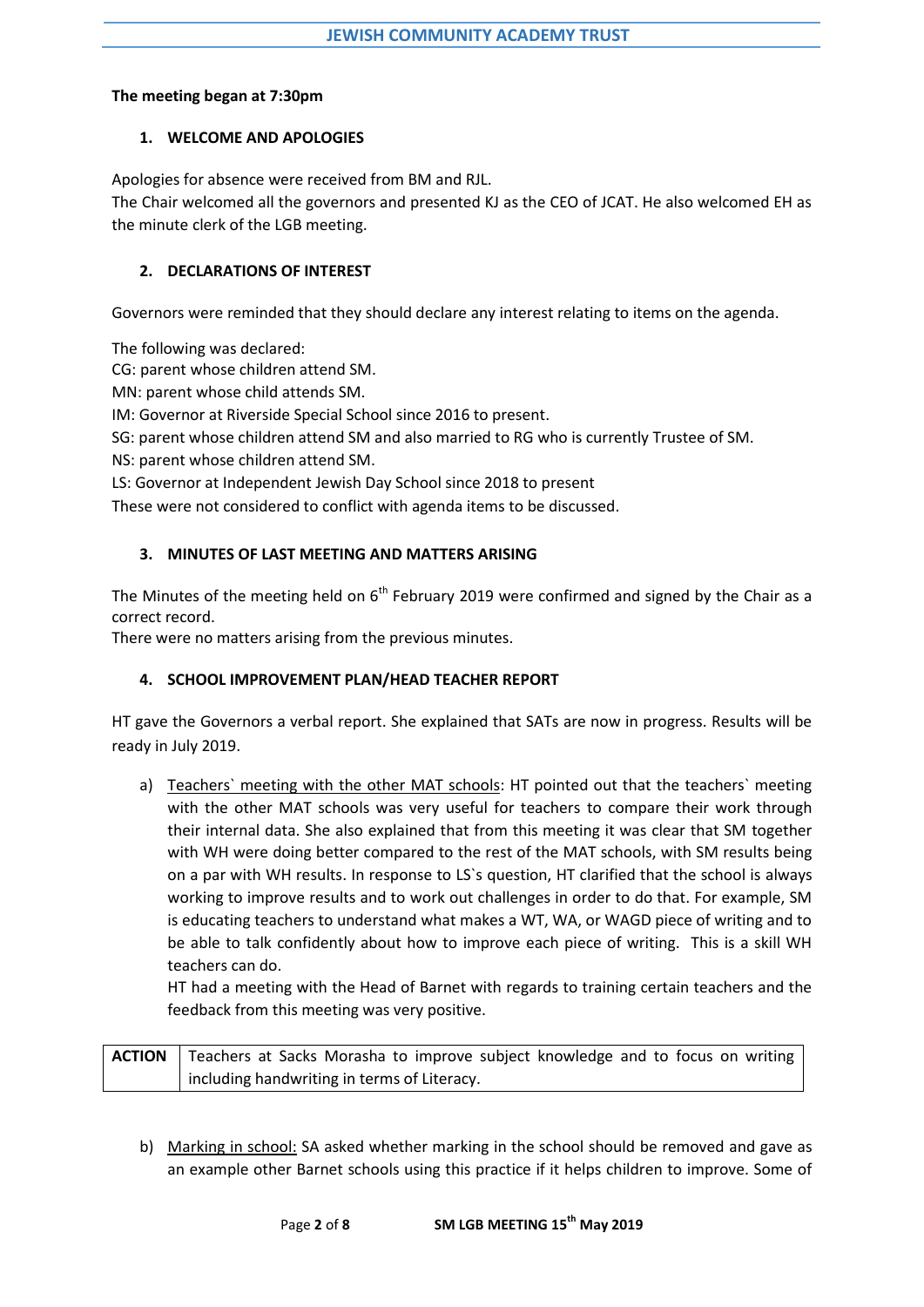them use a combination of both verbal and written marking and some of them put positive comments 2-3 times a week.

HT replied that she is unsure how efficient the school`s current marking system is and she prefers to hear feedback from parents. She added that JFS and Yavneh don`t mark anything but there is no feedback on how efficient this is. The Chair said that he thinks that the school is not going to take on the model of no marking in school.

- c) Teaching and Learning Data: Final assessment week is July. All teaching is strong. Two Schools Direct Teachers in Reception and Year 3 have made good progress
- d) Appointing a new Deputy Headteacher: LS asked the HT for more information on selecting a new Deputy Headteacher. HT explained that she would like the person who takes on the position to have a more class-based role rather than office-based one. She added that the position has been offered and verbally accepted by one of the strongest candidates interviewed. Governors asked how many candidates there were and HT confirmed there were 3 of which 1 was not ready for the role. SG added that the chosen candidate was an excellent choice out of the two. HT explained that the Deputy Headteacher role will be a step up for the new candidate but this is a positive thing as they can train her to work their way. HT pointed out that she is a KS2 teacher who comes from a 3-form entry school which involves more responsibilities than working in a smaller school. HT also reminded all the Governors that she and the current Deputy Headteacher have been

working in a great partnership together but when they both started 6 years ago they had to learn on the job and therefore she feels strongly about training people for certain roles in a similar way.

- e) Phase Leaders: HT said that she is teaching the current Phase leaders to take more responsibility but she feels that there is a lack of creativity and that they are not thinking outside of the box.
- f) Middle Management: HT explained that this is the second year of the plan related to the Middle management and next week an open inset is taking place when everyone will share what has been achieved.
- g) Office update: HT described the state of the office as good but not great. She would really like to hire one more person to help M as she is doing everything in the office by herself which is slowing things down. They still haven't found anyone and they do not know what is the reason. In response to a governor`s question whether the school is offering the right salary to advertise the job, HT replied in the positive.
- h) Mental Health: HT said that St John`s Ambulance are running it and she considers it very helpful for the children when they see her being involved with them. Governors asked how many children come to these groups and the HT explained that it varies between 10 and 18 (KS2 only). She also pointed out that children share their thoughts and concerns with her by writing her notes which promotes the behaviour of not fearing the HT.

HT suggested that the current Deputy Headteacher`s office should be turned into a wellbeing room where children can spent time and also where the well-being club can take place. All the governors agreed with the idea.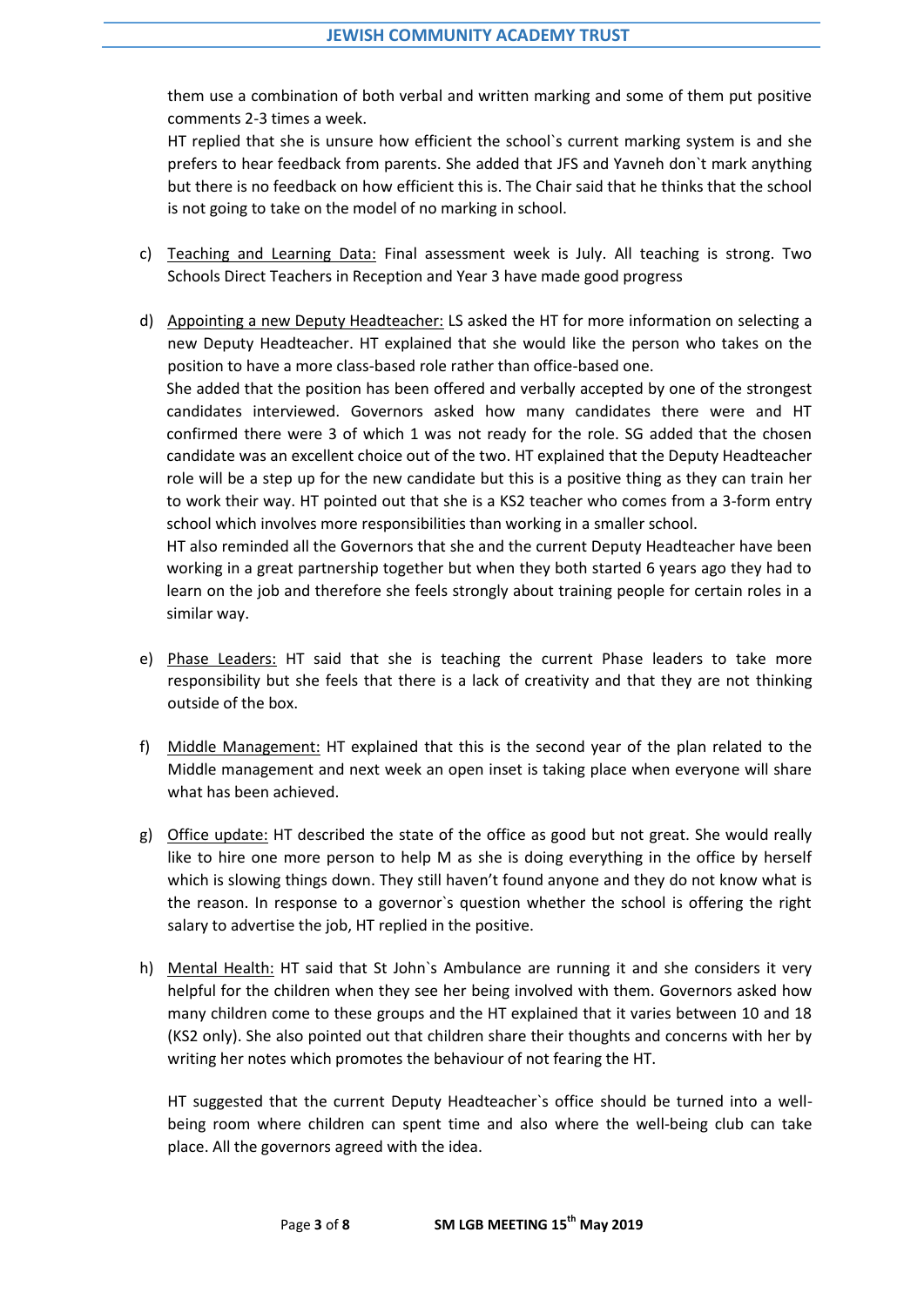i) Smarttech: HT would like to discuss the way forward with relation to Smarttech (e.g. children`s Instagram accounts) HT updated everyone present that the new Calendar will be ready in July 2019 and that the Heads up Programme is going well.

## **5. JCAT CENTRAL UPDATE**

KJ informed all the governors that she and ML are the current employed team in JCAT and the other divisions have been outsourced to avoid losses.

KJ explained that the JCAT structure consists of two parts:

- a) Operations outsourced to a company who is responsible for putting in place and renewing all contracts such as building, cleaning, all business manager`s functions. The cost of having this division outsourced is the same as paying one person to perform this job.
- b) Finance academy subdivision is to be created in KPMG as a part of a trial. As part of this process JCAT negotiated a good deal which will cost £8000 per year and half price for the first year (£4000). The school`s office will be placing orders through PS Financial and KPMG are taking over from there (dealing with payments, etc.).

The school budget will be uploaded into the PS Financial and there will be a live dashboard accessible for all the Governors and HT.

## **6. STANDARDS DATA**

Data has already been discussed in the HT`s report.

KJ explained that in the future target tracker reports will be collected and compared across all schools under JCAT. In July, all the Governors will be trained to read the data and all the schools will be using the same system.

#### **7. SAFEGUARDING**

- a) Safeguarding and Pastoral Update
	- 0 Complaints;
	- 0 Child Protection (Safeguarding) referrals to social care;
	- 0 Allegations against staff reported to the Lead Officer for Child Protection;
	- 0 Reported racial Incidents;
	- 0 Reported serious bullying Incidents;
	- 0 Significant safeguarding issue, whether to do with sexual behaviours;
	- 0 Radicalisation or any other form of threat or risk to young people
- b) Email Complaints system: SA was unsure whether everyone was aware that when parents are emailing certain teachers they are actually sending the emails to the whole year group of teachers. HT replied that she is reluctant to give teachers` personal work email addresses to parents because of some parents` aggressive/rude emails. HT clarified that parents know that they are emailing the whole group when emailing a complaint towards a certain teacher.

KJ suggested that emails are sent to the office and then forwarded to the specific teacher and confirmed that it is a bad practice for teachers` private emails to be given to parents.

Governors asked what the school can do to prevent from receiving such emails. HT replied that she thinks no further action is necessary at this point because once parents send such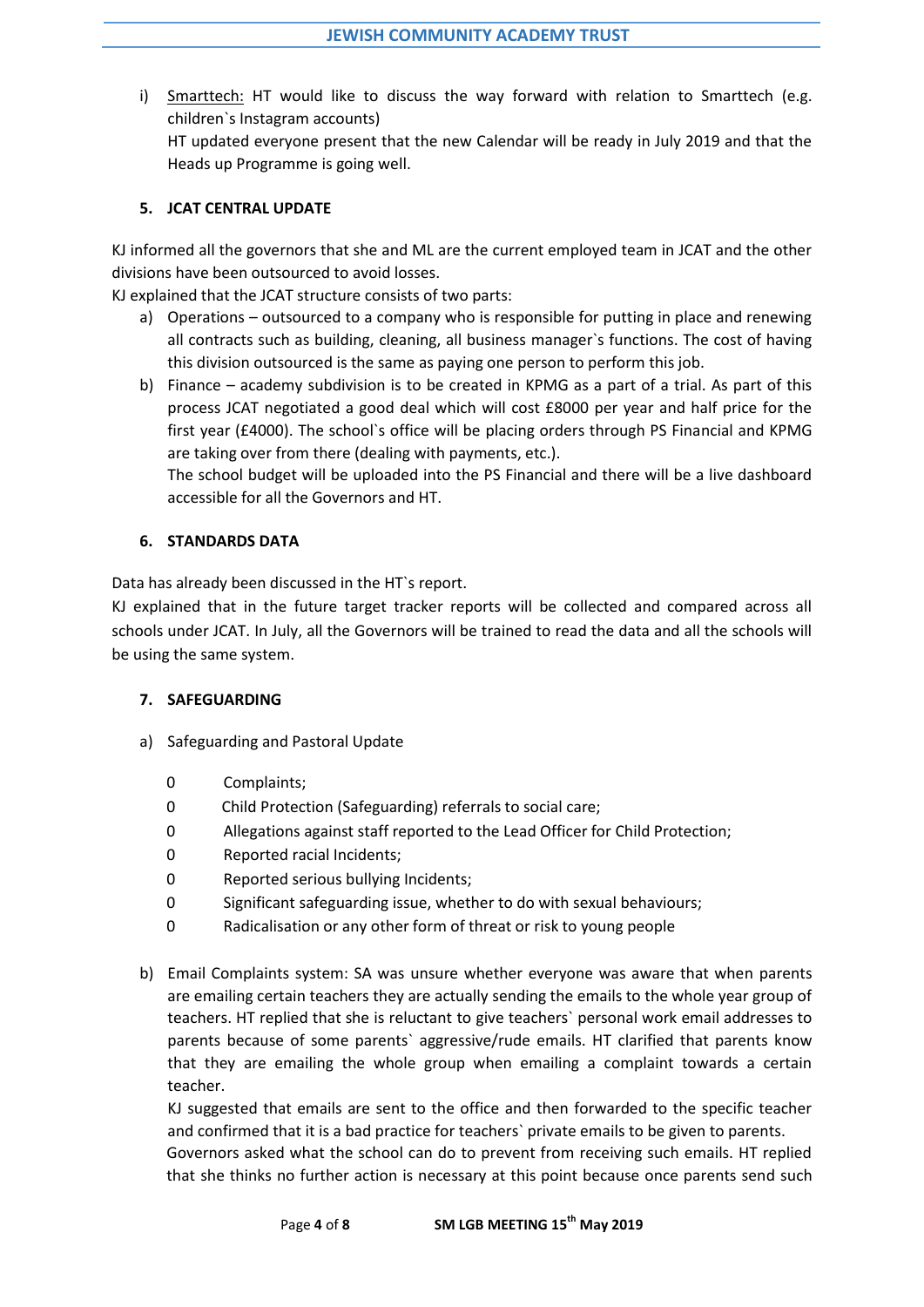an email and feel they have said what they wanted to say, the whole issue dies down. The Chair agreed to leave things the way they were but if in any case the parents` attitude gets too abusive to let him know so that he can take further actions.

#### **8. JEWISH WAY OF LIFE**

- a) Pikuach JK to report but he is on a course.
- b) Trustee meeting: Trustee meeting will take place on  $19<sup>th</sup>$  May 2019 to discuss the type of families that are coming to the school, efforts to keep the standard, dress code in school and its ethos.
- c) Level of religious observance: HT said that the school needs to be clear on `who we are` but at the same time to find the balance in order to enrol more children. IM asked the HT why the level of religious observance has dropped. HT replied that it depends on the cohort as some families are more religious than others and it is a journey to make them more religious. At the same time there has been a change in the overall acceptance of less religious families. It has been observed that a few years ago children who were more religious wouldn't be allowed to go to their classmate`s house if they were not as religious as them; this has now changed and parents are not as concerned as they used to be.

The Chair added that the ethos comes from the Finchley Jewish Primary School Trust and what the school needs to do is to find out how to make the school more attractive for new admissions without diluting the school`s ethos.

# **9. FINANCE**

- a) Bank issues: KJ apologised to all the Governors on behalf of Lloyds Bank as there was a lack of facility to pay online. She explained that for six weeks KJ and her team had to write cheques because of this. However, suppliers have been reassured that settling their payments in that manner is not an ongoing issue and will be resolved in due course. KJ has raised a compensation claim with Lloyds Bank for taking so long for the issue to be resolved and they have upgraded the banking status of JCAT for free.
- b) School budget: KJ informed everyone present that the budget is tight and as an academy the school still needs VCs and the Finchley Jewish Day Trust to pay employees` salaries. When the budget was created for the current school year two things were not considered: the national pay award and the new pension scheme. She added that the position of the school is the same but cash flow is restricted because before as an LA Barnet used to pay for everything and then settle the payment with the school opposed to now as an Academy Barnet are waiting for all the payments from the school to be made before releasing the amount due. As a conclusion, nothing has really changed.

KJ added that a new budget has been created and it will be uploaded the day after the meeting. KJ said that the expenses for KPMG, COO and JCAT CEO are matching or less than what they used to be when the school was receiving the service from Barnet.

IM asked KJ who is overseeing the work of KPMG and KJ replied that she is the one who does. KJ added that she will be appointing the exact functions of KPMG and had not done it previously as she was unsure whether there was enough money for that.

c) New schools joining JCAT: KJ disclosed that Hertsmere Jewish Primary School has now joined JCAT which was not their choice. Because of their OFSTED report the school went to special measures switching from voluntary-aided status to an academy and JCAT has been approved to be their sponsor. Governors asked KJ whether she thinks this change will have a positive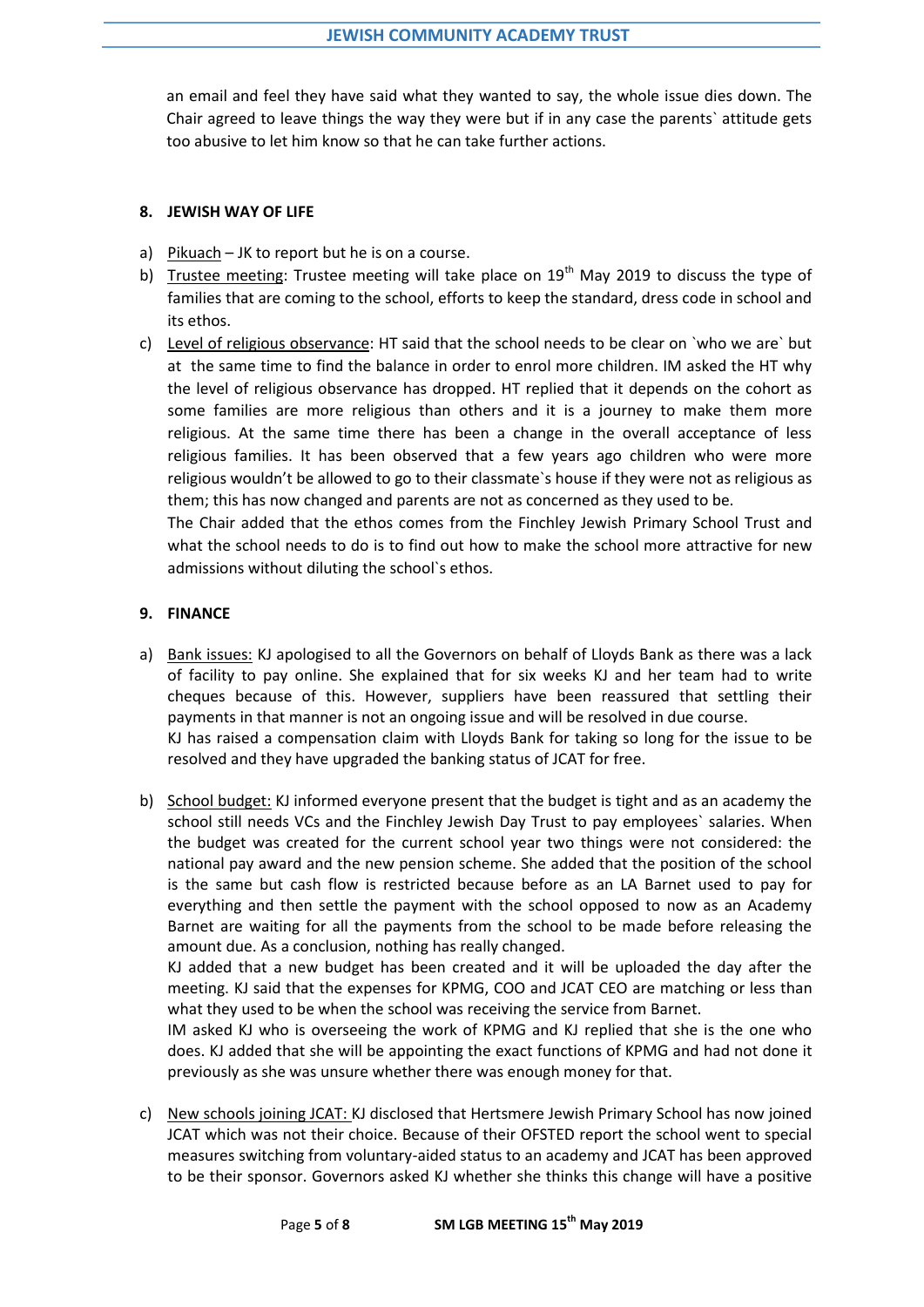or negative impact for the school moving forward. KJ replied that taking on a 5th school of this size under JCAT will be good for all the schools within the trust as there will be economies of scale related to central costs (IT, cleaning, utilities, catering, security, etc.). In addition, KJ explained that Hertsmere Jewish Primary School is solidly good in all areas but Safeguarding. This issue had nothing to do with the children not being safe in school but rather with the existing culture within the school and the community such as lack of confidentiality because everyone knows each other.

HT added that Sacks Morasha has set boundaries to avoid such an issue between the school and the community. HT said that few years ago teaching assistants used to babysit for some of the families in school. She changed that to separate private life from school life in order to increase professionalism.

In response to IM`s question whether more schools will be joining JCAT, KJ replied that two more schools are interested in joining JCAT but at this stage she is not allowed to disclose their names. It had been previously planned to add more schools to the trust with relation to both economies of scale and receiving additional funding once a certain size has been reached. KJ reassured all the governors that there is no rush to take on too many schools at one go but rather take them one at a time until ready for the next one.

## **10. PTA/ LOCAL EVENTS/ FUNDRAISING**

On 9th May Yom Ha`atzmaut was marked in school and everyone agreed that it was excellent.

## **11. POLICY UPDATES**

KJ informed all the Governors that it is a priority for the MAT to update and finalise all the contracts for all employees. All the policies will be centralised and all the HTs will meet to discuss and agree on it before adopting them as MAT policies. Until then all the existing policies will be valid. Teaching and Behaviour policies will be individual for each school.

HT expressed her concern on the complaints policy being different for each school and asked KJ whether this would be an issue with OFSTED. KJ replied that this will not be an issue.

**ACTION** | HT to upload on the school's website that the current policies are still in place until the MAT policy is agreed.

#### **12. ADMISSIONS (SIBLING DEFINITION AND PARENTS MEETINGS)**

- a) Admissions September 2019: The Chair said that September 2019 Reception class is currently undersubscribed which is something that the committee didn't expect. If these places do not get filled the school is facing £9000 loss per child and therefore more children need to be admitted.
- b) Current demography: CG and KJ informed the Governors that it has been a low birth year within the Jewish communities not just across Barnet. SG added that this year`s catchment area has been enlarged compared to previous years and CG confirmed that regardless of that she had not even one enquiry regarding more admissions. KJ informed all the Governors that there are more Jewish schools than before followed by extra years of expected low birth rates.
- c) Increasing pupil take-up: There was a long discussion of the ways the school could increase pupil take-up, both for the September 2019 class and going forward. The Chair mentioned that there are two steps to the plan:
	- (i) Attract more children for the new school year and moving forward: a spreadsheet will be uploaded on the website to advise prospective parents which synagogues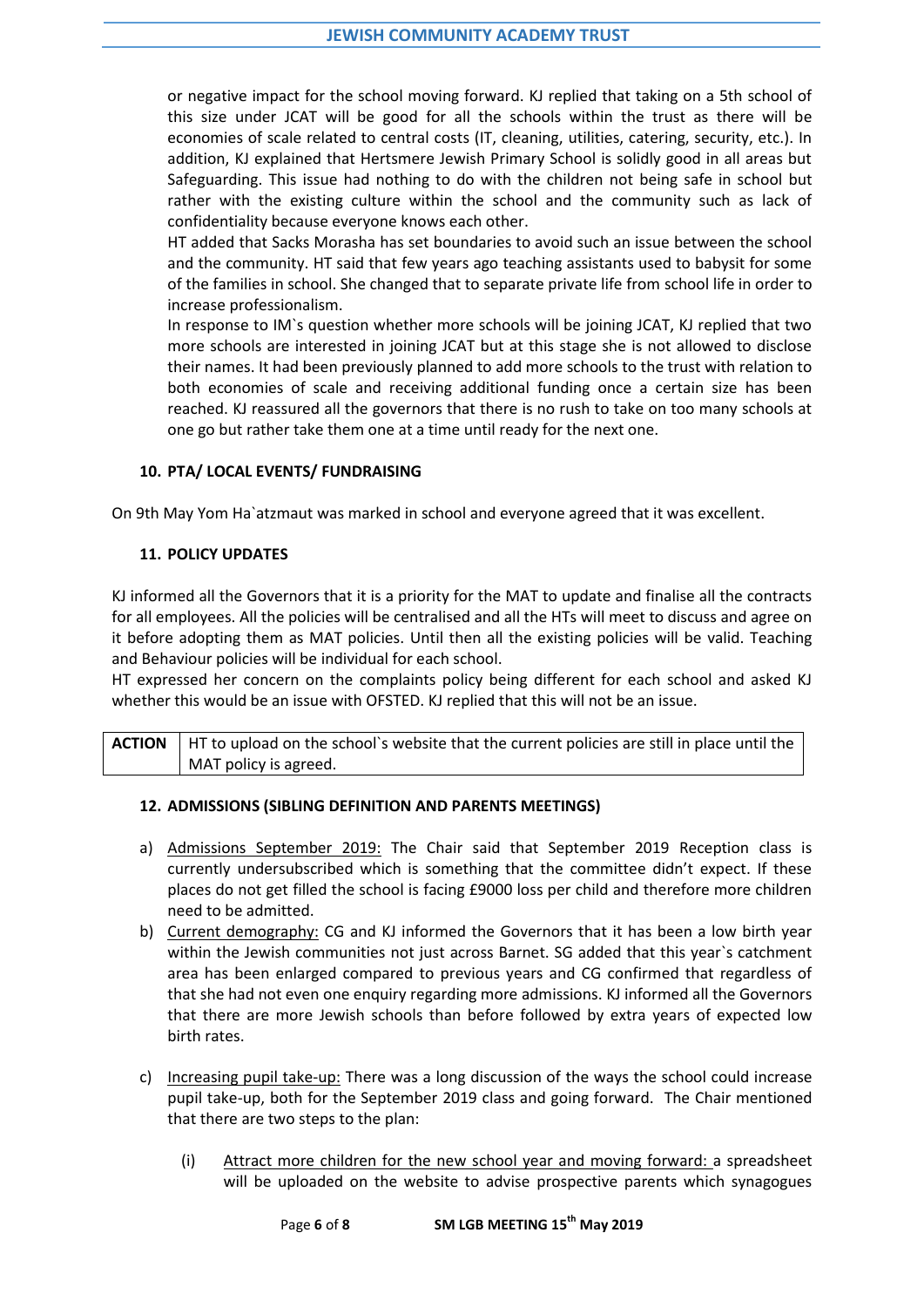they can contact in the area and make them aware that the school is engaged with the local community, as well as the wider Jewish community. The Chair expressed his concern that there might not be enough pupils for Reception 2019. However, the process of advertising is ongoing. SG and CG will be meeting with nurseries to give the right message across that SM is a good school for parents to send their children to.

| <b>ACTION</b> | SG and CG to coordinate the process of making calls and set up meetings to ensure all |
|---------------|---------------------------------------------------------------------------------------|
|               | efforts have been made for the free spaces to be filled.                              |

(ii) Positioning: The admissions sub-committee is also meeting to decide how the school should be positioned moving forward. The Chair informed everyone that he is aware that the school's admissions policy cannot be changed for September 2019, but every aspect of the school relevant to admissions will be considered.

| <b>ACTION</b>   Continued meetings of the admissions sub-committee. |
|---------------------------------------------------------------------|
|---------------------------------------------------------------------|

# **13. APPROVAL OF 6-MONTH BUDGET AND 2019-2020 BUDGET**

This has already been noted.

## **14. AOB**

a) Governor stepping down: The Chair announced that both AR and NS are stepping down from their roles as Governors and thanked them on behalf of everyone for their work. The Chair said that there are now two Governor positions available. He suggested that Ben Savery be brought in as a new Governor and everyone agreed. KJ informed everyone that the two Governor positions available do not necessarily need to be filled with new candidates as long as there are governors who match the skillset required for the relevant roles.

# **ACTION**  $\vert$  BS to be brought in as a new Governor.

- b) School lunches: EG expressed his concern that the school lunches are not good enough and he feels he shares most children`s opinion at school as he had lunch at school last week. HT agreed that the food provided by Barnet is not of a good quality and added that once the school kitchen is ready after the summer holidays it will be improved. KJ confirmed that all schools have complaints with regards to their school lunches but also reminded everyone the cost of making them has to be kept low and there are restrictions on adding salt in the food for the children.
- c) Evacuation procedures: SA asked the HT what the current plan for incident evacuation is referring to a previous incident in school. HT replied that there is a policy in place and all staff are aware of it. She admitted that the fire escape route is quite narrow for a fast evacuation of so many children and she has raised the issue before but nothing can be done to be changed at this point because of the size of the building. However, HT suggested that sample evacuations are made through different routes each time as it would depend on where the incident in the building has occurred.

# **NEXT MEETING: 15th July 2019**